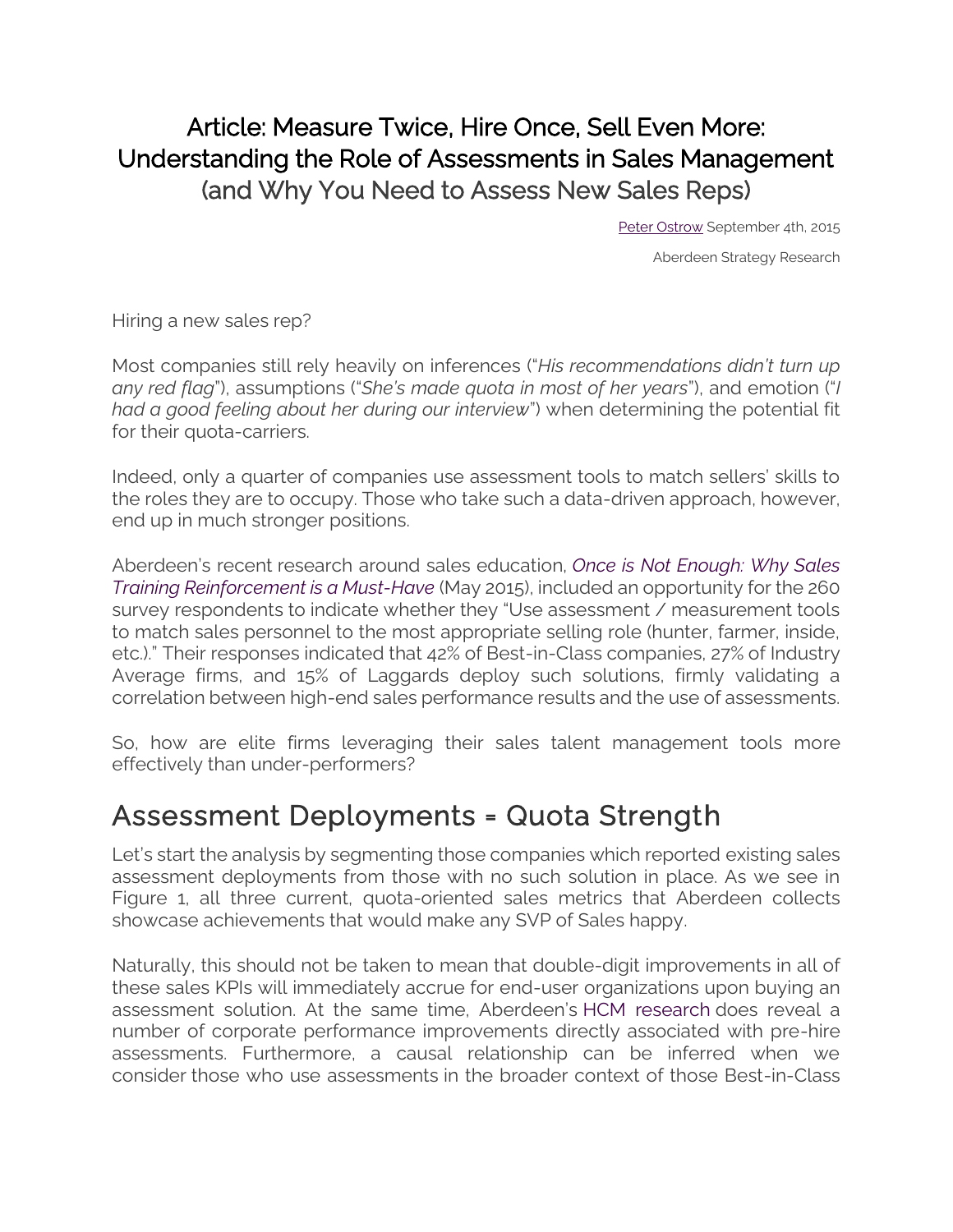firms that more aggressively adopt and deploy specific business competencies and additional technologies.

# Best Practices: How Do I Lay a Strong Foundation for My Assessment Tool?

In Figure 2, we look at three distinct process capabilities that organizations often utilize to complement their sales learning, assessment, and coaching technology solutions.

#### *1. Best-in-Class firms are 14% more likely than under-performers (57% vs. 50%) to indicate to Aberdeen that "tribal knowledge" is formally collected and shared.*

B2B selling traditionally saw individual contributors as reticent to share with one another, often exhibiting a *"Stay away from my territory!"* attitude and holding "the perfect pitch" close to their vest. Millennial-aged sales people are far more comfortable [sharing and trading knowledge.](https://aberdeen1.wpengine.com/Aberdeen-Library/8729/RB-enterprise-social-collaboration.aspx) They embrace social media and usergenerated content to learn from friends, peers, competitors, and strangers with equally open minds.

In the context of using sales assessment tools to better match potential sales reps to selling roles, adopters have the chance to profile their external and internal applicants more thoroughly with regard to their likelihood to consume and share tribal wisdom. A candidate scoring low on a "plays well with others" assessment element, for example, may be better suited for an independent field role, as opposed to an inside sales role where she will be sitting in the traditional "bullpen" beside peers. Or, frankly, they may not be a good fit at all. It all depends on whether the organization has embraced the lessons of *[Enterprise Social Collaboration: Best Practices for the](https://aberdeen.com/Aberdeen-Library/8762/RB-enterprise-social-collaboration.aspx)  [Connected Sales Team](https://aberdeen.com/Aberdeen-Library/8762/RB-enterprise-social-collaboration.aspx)* (January 2014), and promotes communal knowledge transfer.

#### 2. *54% of the Best-in-Class indicate that "Sales competency gaps are used to determine the specific sales training to be offered / required," compared with 43% and 35% among Industry Average and Laggard firms, respectively.*

If one-size-fits-all sales training is unlikely to be successful within an enterprise – and the data indicates this is so – then utilizing assessment tools to pre-position a variety of training tracks makes sense.

For example, many companies hire regular "classes" of sellers, bringing multiple new reps in for communal training every month or quarter. What if some of those reps have more industry experience than others, or certain individuals have sold to the target persona in previous positions? Why train them all identically? Assessment users are 81% more likely than non-adopters (58% vs. 32%) to understand this, and they create persona- or expertise-based curricula accordingly.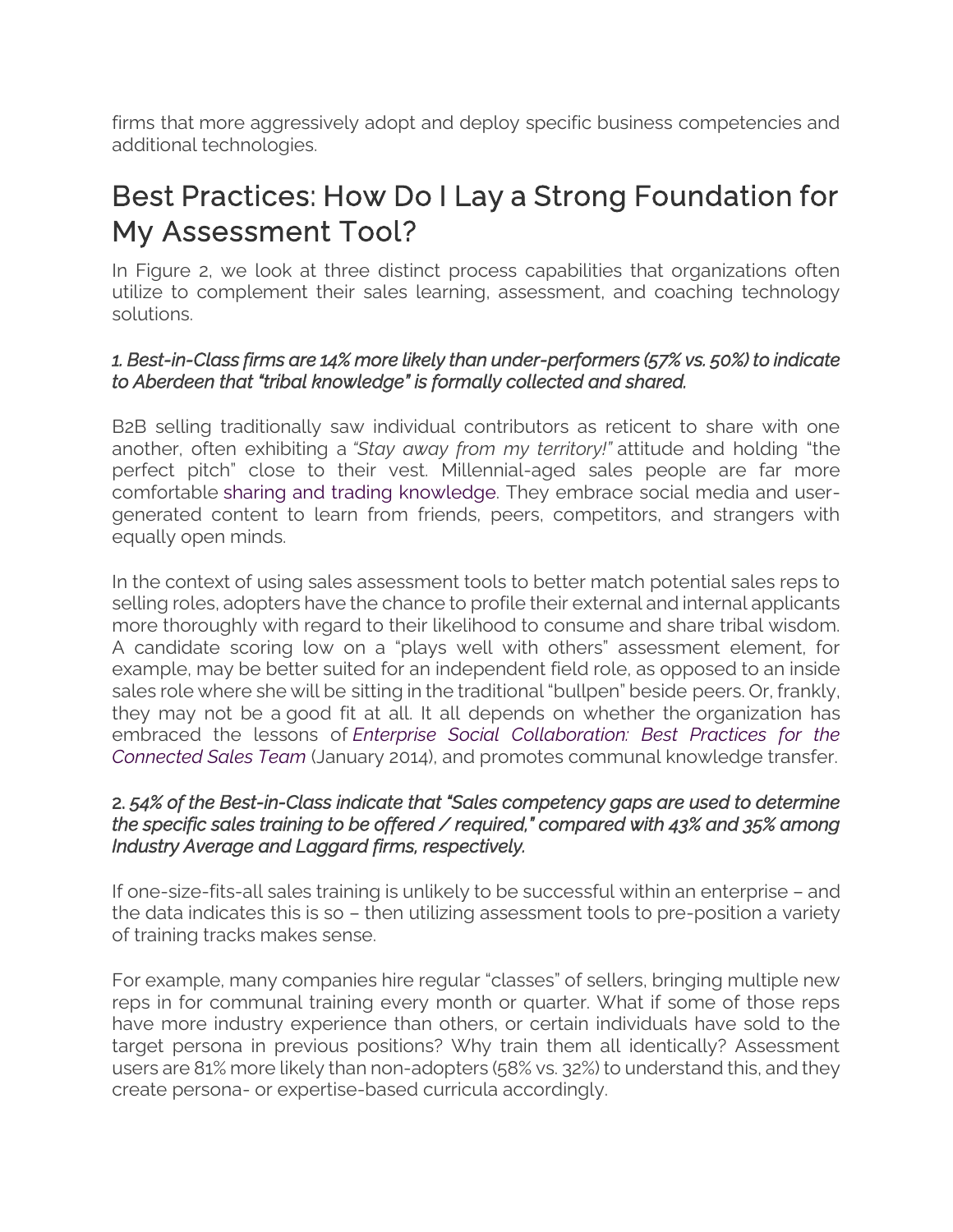#### *3. [Sales training reinforcement](https://aberdeen.com/research/10476/10476-rr-post-training-reinforcement/content.aspx) research reveals that Best-in-Class firms are far less likely than others to take a one-and-done approach to sales education.*

Best-in-Class firms use mobile, social, and cloud-based approaches to training, providing continuous, "snackable" content and even gamified options in an effort to help reps maintain and grow their knowledge and skills.

Since only a portion of a company's reps are usually considered "A Players," it follows that an ongoing assessment, for training purposes, of even experienced staffers makes sense. Forty-two percent (42%) of the Best-in-Class, compared with 35% of under-performers, make this leap toward a fully integrated cadence of sales training.

This is supported by Aberdeen's HCM [Learning](https://aberdeen1.wpengine.com/research/8668/ra-learning-skill-gaps/content.aspx) research. Here we see that Best-in-Class firms are 67% more likely than other companies to maintain dedicated learning programs for specific groups across the employee lifecycle. They understand every group requires different training. An even higher rate – 50% of assessment users – do the same, implying a strong degree of follow-through. They don't just buy the solutions; they deploy them at multiple touch-points of a sales employee's lifecycle.

# What Other Competencies Should I Consider?

The above processes speak to prudent business capabilities that companies should have in place *before* investing in a sales assessment solution. Beyond these, Aberdeen also seeks to discover how Best-in-Class companies manage their people, and select performance metrics, to best support the typically high expectations that accompany a strategic technology purchase. A selection of such capabilities is summarized below, in Figure 3.

Surprisingly, only 62% of survey respondents indicate to Aberdeen that they have defined competencies for each sales role within their enterprise. This number rises to 78% among the Best-in-Class, who both recognize the obvious differences in the skill sets necessary to succeed in various selling positions – inside, outside, hunter, farmer, channel, etc. – and are able to address these differences.

One of the inherent difficulties in recruiting and interviewing sales professionals is that their ability to sell (and spin) themselves is quite highly refined by nature. Assessment deployments can help offset this elevated ability to, say, pitch a square peg as ideal for a round hole, whereby a candidate might be able to land an ill-fitting sales position through sheer willpower, rather than based on legitimate fit.

An even wider adoption gap is seen when it comes to **formally measuring individual** and team competencies among staffers after they have been trained and on-boarded into full-quota mode.